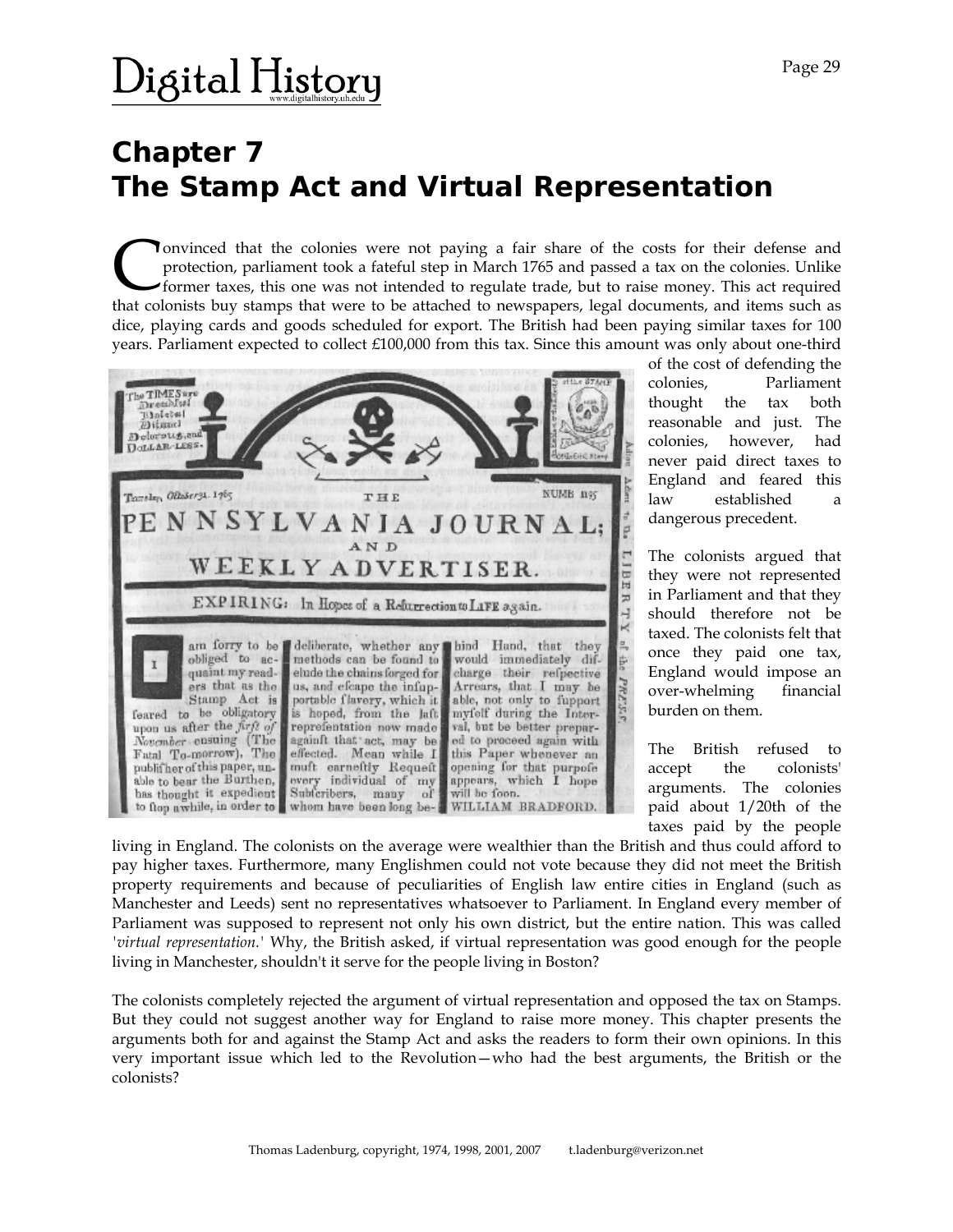## Digital History

### **The Stamp Act**

The Stamp Act, passed in March 1765, was scheduled to take effect the following November. It stated that stamps of certain values had to be bought and attached to a large number of items used in daily life. The list included the following:

#### **Stamp Act Charges**

l

| For a bill of lading to be signed for goods exported 4 pence |  |
|--------------------------------------------------------------|--|
|                                                              |  |
|                                                              |  |
|                                                              |  |

<span id="page-1-0"></span><sup>\*</sup> The reader may wish to note, that 1 pound in money of that day was equivalent to about \$200 today. 20 shillings were equal to a pound, so a shilling would be equal to about \$10.00; 12 pence were equal to a shilling, so a pence would be about 80 cents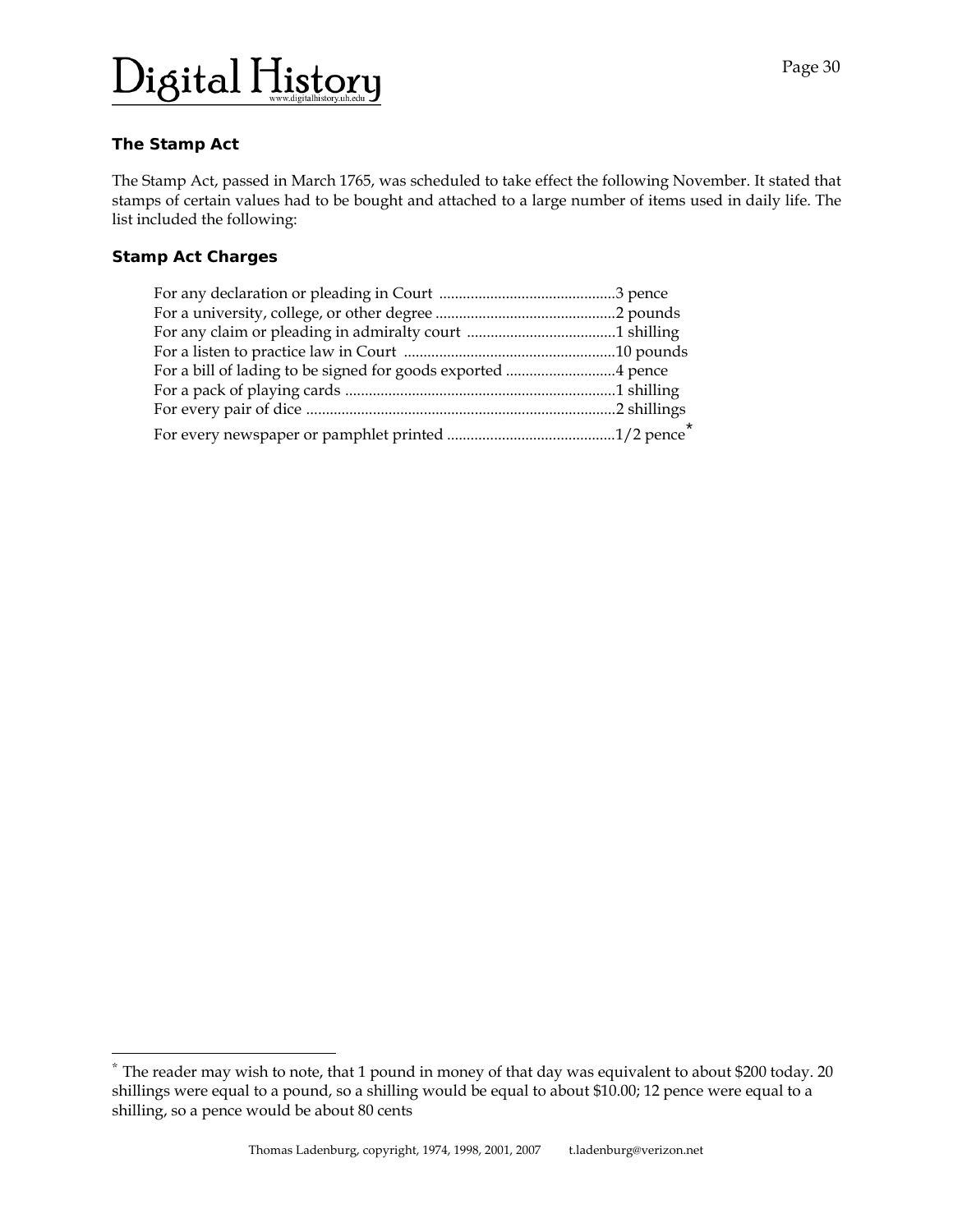# Digital History

| The British Case for the Act                                                                                                                                                                                                                                                                                                                                                                                                              | The Colonists' Case against the Act                                                                                                                                                                                                                                                                                                                                                                              |
|-------------------------------------------------------------------------------------------------------------------------------------------------------------------------------------------------------------------------------------------------------------------------------------------------------------------------------------------------------------------------------------------------------------------------------------------|------------------------------------------------------------------------------------------------------------------------------------------------------------------------------------------------------------------------------------------------------------------------------------------------------------------------------------------------------------------------------------------------------------------|
| Here, in edited form, is the argument for the Stamp<br>Act, as it was written by Soame Jenyns, a member of<br>Parliament:                                                                                                                                                                                                                                                                                                                 | Here, in edited form, is the argument against the Act.<br>It was written by Daniel Dulany a lawyer' from<br>Maryland:                                                                                                                                                                                                                                                                                            |
| The major argument used by the colonists which, like<br>a carter pin, holds their entire case together, is that no<br>Englishman is or can be taxed without his consent. I<br>will prove this argument wrong and thereby collapse<br>their whole case. When the colonists say that no one<br>can be taxed without their consent, they must mean<br>one of three things:                                                                   | The English argue that they can tax us because they<br>Englishmen<br>who<br>other<br>cannot<br>send<br>tax<br>representatives to Parliament. I shall prove that<br>argument is false. The virtual representation<br>argument is like a spider web - it will catch the weak,<br>but not the strong.                                                                                                               |
| 1. He can not be taxed without his consent as an<br>individual; or<br>2. He can not be taxed without the consent of the<br>people he chooses to represent him; or<br>3. He cannot be taxed unless the majority of the<br>people who are elected to represent him, agree to the<br>tax. I will show that all three of these arguments or<br>ideas are false.                                                                               | The Englishmen who are taxed but do not vote in<br>Parliament may become voters. A man in England<br>who has no property may acquire property. An<br>Englishman who cannot vote because he lives in<br>Birmingham or in Manchester, can move to London.<br>Furthermore the Englishman who can not vote is not<br>that different from the Englishman who can vote<br>But there is no close connection between the |
| First, it is obviously not true that no Englishman can<br>be taxed unless he, as an individual agrees. This is<br>really the very reverse of the truth, for what man in<br>his right mind wants to be taxed? Certainly, no<br>Englishman wants to pay taxes.                                                                                                                                                                              | Englishmen who live in England and those who live<br>in the colonies. England is an island, 3,000 miles from<br>the colonies, a continent. Not a single voter in<br>England might be affected by a tax that he chooses to<br>put on the colonies. Once he has learned that he can<br>shift the burden of some of his taxes onto the colonies,<br>he can shift the burden of all of his taxes onto them.          |
| Second, that no Englishman can be taxed except by<br>the consent of the people who represent him. To<br>prove this false, we must only look at the cider riots in<br>England of this past year where English farmers<br>revolted against paying taxes imposed by their<br>representatives in Parliament.                                                                                                                                  | He can therefore make the colonies pay the entire cost<br>of the English government, without affecting any<br>friend, relative, or neighbor.<br>Much is made of the argument that the colonies enjoy<br>the protection of the British navy and the British<br>army. But, aren't we already paying for this through                                                                                               |
| Third, the argument that no Englishman can be taxed<br>unless the majority of people elected by him agree, is<br>also false. Every Englishman is taxed, but only one in<br>twenty can vote. Those under twenty-one are taxed,<br>and they don't vote. Englishmen who don't own<br>property are taxed and they don't vote. Manchester,<br>Birmingham, and many of our most prosperous<br>towns send no members to Parliament, but are they | unfavorable mercantilist laws? We are not protesting<br>these laws. We are merely saying that we already pay<br>a good deal to England by restrictions on our trade,<br>manufacturing, and shipping. These are indirect taxes<br>that we are paying. But we cannot allow England to<br>lay a direct tax on us.<br>England may have protected us during the French                                                |
| not Englishmen? And don't they pay taxes?<br>It has been said that those in England who do not vote<br>are represented by people like them who actually do<br>vote. A merchant in Manchester is represented by<br>merchants in London who vote. The men without<br>property in England are represented by the men with<br>property who vote.                                                                                              | and Indian War, but they fought the war for their<br>own good, not ours. It was they who sought land in<br>order to get more gold and silver. Why should we<br>pay for the kind of protection that we did not even<br>want.                                                                                                                                                                                      |
| Thomas Ladenburg, copyright, 1974, 1998, 2001, 2007                                                                                                                                                                                                                                                                                                                                                                                       | t.ladenburg@verizon.net                                                                                                                                                                                                                                                                                                                                                                                          |